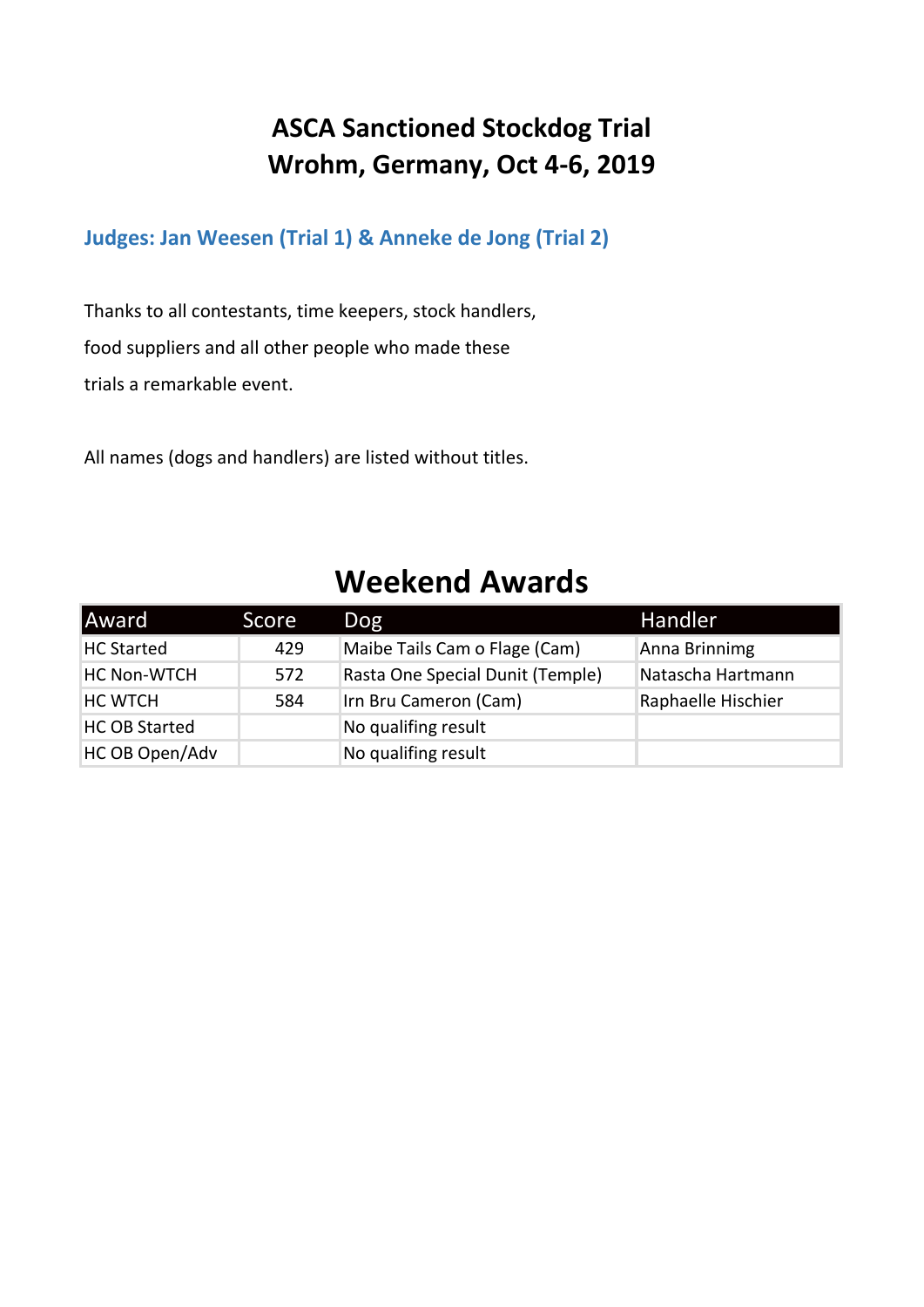|                | <b>Place Score</b> | Dog                                | Handler             |  |
|----------------|--------------------|------------------------------------|---------------------|--|
|                |                    | <b>Started</b>                     |                     |  |
| 1              | 71.00              | Roger (Bluff Springs Roger)        | Marketa Prochazkova |  |
| $\overline{2}$ | 46.00              | Cam (Maibe Tails Cam o Flage)      | Anna Brinning       |  |
| 3              | 22.00              | Steele (Tucker Creek's Steele)     | Tomas Lindström     |  |
|                | Open               |                                    |                     |  |
|                | 59.00              | Maggie (Copper Beech Nunki Maggie) | Lene Frahm          |  |
|                |                    | Advanced                           |                     |  |
| 1              | 94.00              | Cam (Irn Bru Cameron)              | Raphaelle Hischier  |  |
| $\overline{2}$ | 76.00              | Jazz (Tip Top Aussie Beca)         | Lene Frahm          |  |
| 3              | 73.00              | Temple (Rasta One Special Dunit)   | Natascha Hartmann   |  |
| $\overline{4}$ | 44.00              | Dizel (Tucker Creek's Dizel)       | Mattias Keijsner    |  |
| 5              | 39.00              | Chrom (Crofter Holding's Rob Roy)  | Harriet Ingholm     |  |
| 6              | 16.50              | Freddi (Two Coasts' Fredda)        | Jule Weiel          |  |

|                | <b>Place Score</b> | Dog                                    | Handler             |
|----------------|--------------------|----------------------------------------|---------------------|
|                |                    | <b>Started</b>                         |                     |
| 1              | 85.00              | Cam (Maibe Tails Cam o Flage)          | Anna Brinning       |
| $\overline{2}$ | 79.00              | Mixa (Arteplattens Cap The Climax)     | Camilla Axelsson    |
| 3              | 70.00              | Steele (Tucker Creek's Steele)         | Tomas Lindström     |
|                |                    | Open                                   |                     |
| 1              | 83.00              | Maggie (Copper Beech Nunki Maggie)     | Lene Frahm          |
| 2              | 74.00              | Chinook (Strawberryfield Red Red Wine) | Georg Vater         |
|                |                    | Advanced                               |                     |
| 1              | 107.00             | Cam (Irn Bru Cameron)                  | Raphaelle Hischier  |
| $\overline{2}$ | 100.00             | Temple (Rasta One Special Dunit)       | Natascha Hartmann   |
| 3              | 99.00              | Freddi (Two Coasts' Fredda)            | Jule Weiel          |
| 4              | 94.00              | Daisy (Moon Rise A Secret Pleasure)    | Silke Jüngling      |
| 5              | 89.00              | Dizel (Tucker Creek's Dizel)           | Mattias Keijsner    |
| 6              | 89.00              | Roger (Bluff Springs Roger)            | Marketa Prochazkova |
| 7              | 61.00              | Chrom (Crofter Holding's Rob Roy)      | Harriet Ingholm     |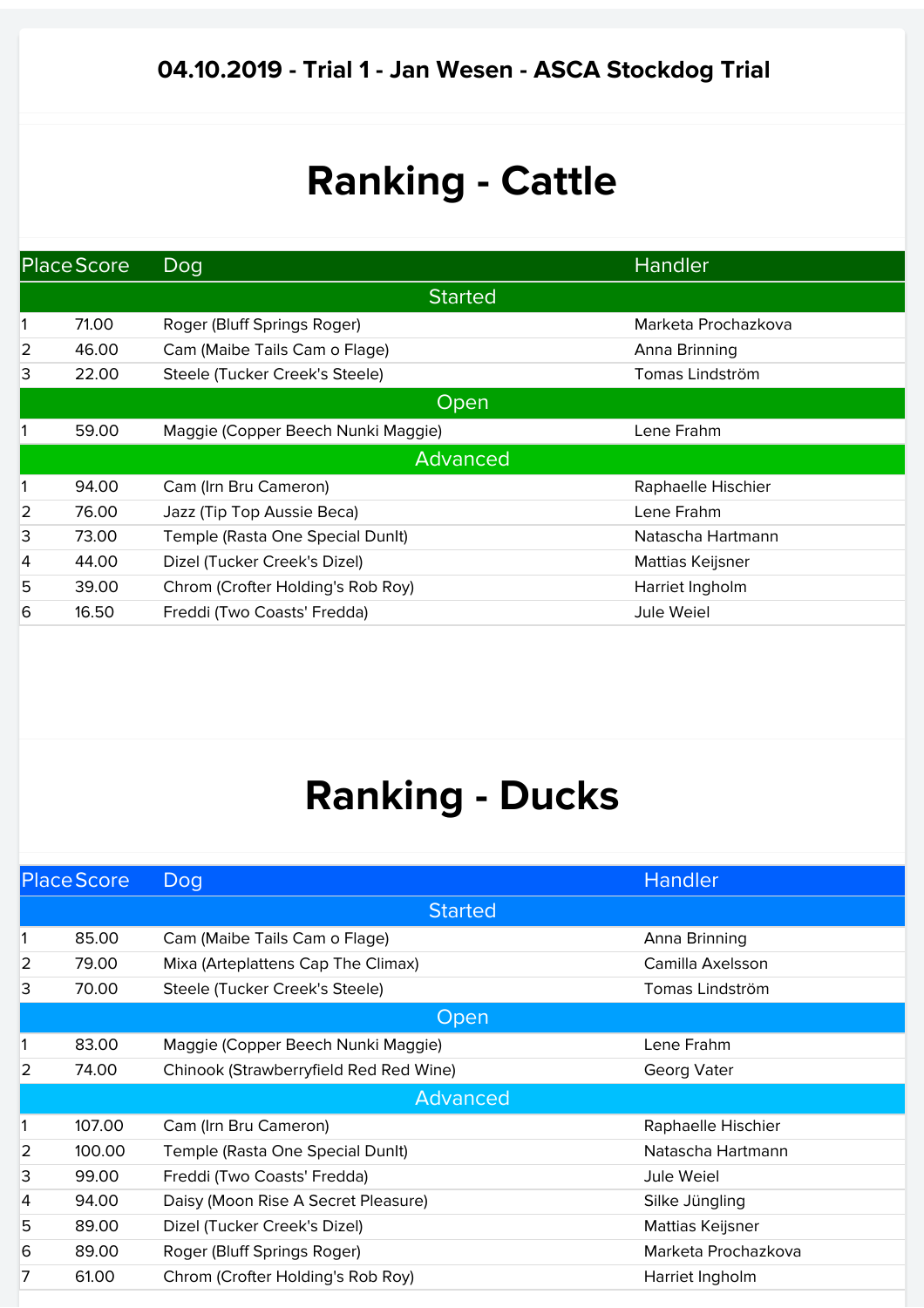|                 | <b>Place Score</b> | Dog                                    | <b>Handler</b>      |  |
|-----------------|--------------------|----------------------------------------|---------------------|--|
|                 |                    | <b>Started</b>                         |                     |  |
| 1               | 89.00              | Jet (Chuckanut Irn Bru Jet)            | Raphaelle Hischier  |  |
| 2               | 87.00              | Steele (Tucker Creek's Steele)         | Tomas Lindström     |  |
| 3               | 84.00              | Cam (Maibe Tails Cam o Flage)          | Anna Brinning       |  |
| $\vert 4 \vert$ | 82.00              | Laiva (Cut'n Loose Sweet Laiva)        | Nicole Linnemann    |  |
| 5               | 79.00              | Cole (Rasta Dunit Right)               | Sandra Jürgensmeier |  |
| 6               | 64.00              | Mixa (Arteplattens Cap The Climax)     | Camilla Axelsson    |  |
|                 |                    | Open                                   |                     |  |
| 1               | 129.00             | Freddi (Two Coasts' Fredda)            | Freda Weiel         |  |
| $\overline{2}$  | 90.00              | Chinook (Strawberryfield Red Red Wine) | Georg Vater         |  |
|                 | Advanced           |                                        |                     |  |
| 1               | 120.00             | Cam (Irn Bru Cameron)                  | Raphaelle Hischier  |  |
| $\overline{2}$  | 111.00             | P'two (Topinambur's Belle-Star)        | Nicole Linnemann    |  |
| 3               | 108.00             | Freddi (Two Coasts' Fredda)            | Jule Weiel          |  |
| 4               | 104.00             | Dizel (Tucker Creek's Dizel)           | Mattias Keijsner    |  |
| 5               | 101.00             | Roger (Bluff Springs Roger)            | Marketa Prochazkova |  |
| 6               | 91.00              | Daisy (Moon Rise A Secret Pleasure)    | Silke Jüngling      |  |
| 7               | 89.00              | Temple (Rasta One Special DunIt)       | Natascha Hartmann   |  |

| Award                  | Dog                           | <b>Handler</b>     |
|------------------------|-------------------------------|--------------------|
| <b>HIT</b><br>Started  | Jet (Chuckanut Irn Bru Jet)   | Raphaelle Hischier |
| HIT Open               | Freddi (Two Coasts' Fredda)   | Freda Weiel*       |
| <b>HIT</b><br>Advanced | Cam (Irn Bru Cameron)         | Raphaelle Hischier |
| HIT OB<br>Started      | Cam (Maibe Tails Cam o Flage) | Anna Brinning      |
| HIT OB<br>Open/Adv     | No qualifing result           |                    |
|                        |                               |                    |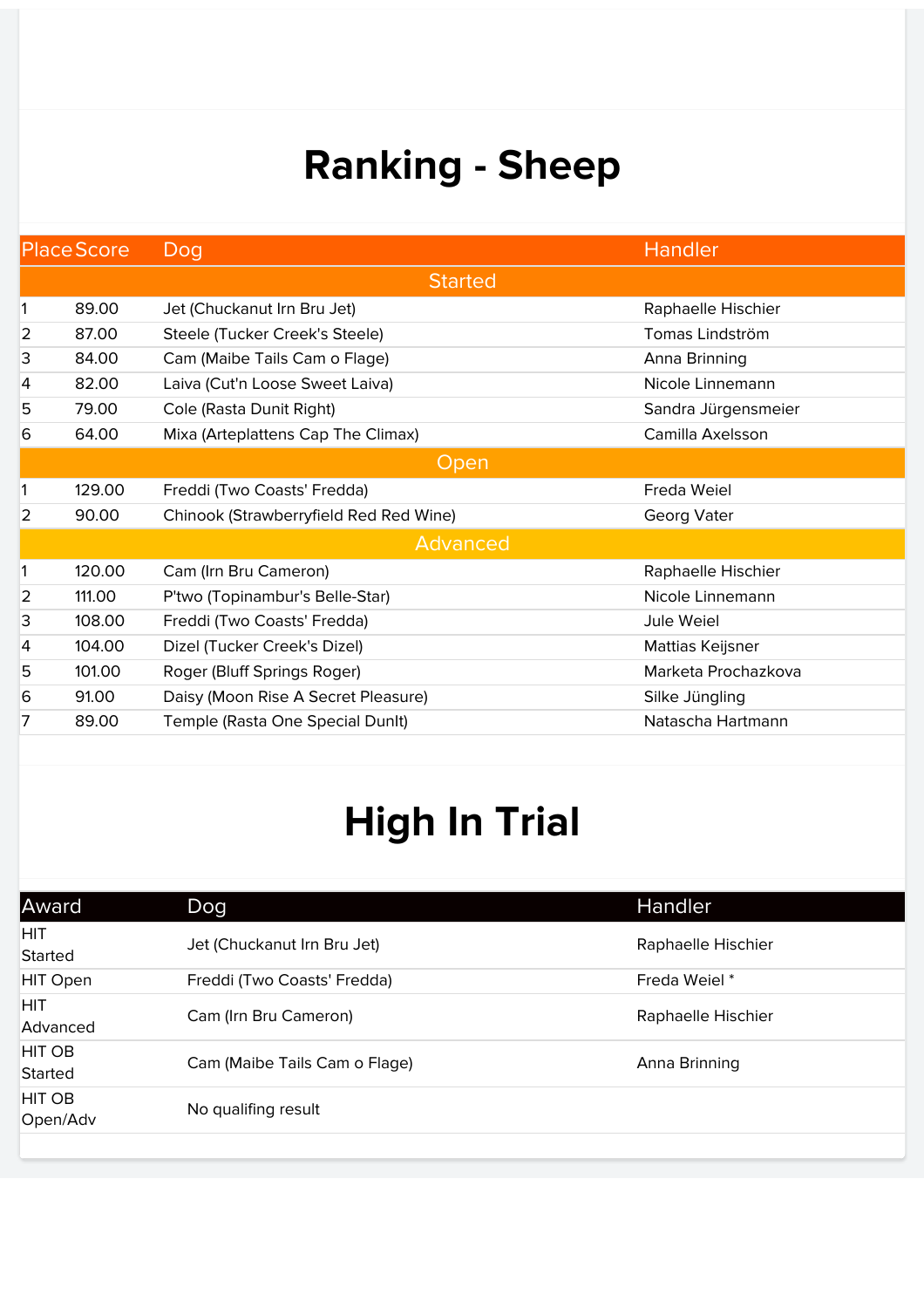|                | Place Score | Dog                                    | Handler             |  |  |
|----------------|-------------|----------------------------------------|---------------------|--|--|
|                |             | <b>Started</b>                         |                     |  |  |
|                | 44.50       | Roger (Bluff Springs Roger)            | Marketa Prochazkova |  |  |
| $\overline{2}$ | 27.00       | Steele (Tucker Creek's Steele)         | Tomas Lindström     |  |  |
| 3              | <b>DNS</b>  | Cam (Maibe Tails Cam o Flage)          | Anna Brinning       |  |  |
|                | Open        |                                        |                     |  |  |
| 1              | 19.00       | Chinook (Strawberryfield Red Red Wine) | Georg Vater         |  |  |
| $\overline{2}$ | 12.00       | Maggie (Copper Beech Nunki Maggie)     | Lene Frahm          |  |  |
|                | Advanced    |                                        |                     |  |  |
| 1              | 91.50       | Temple (Rasta One Special Dunit)       | Natascha Hartmann   |  |  |
| 2              | 55.00       | Dizel (Tucker Creek's Dizel)           | Mattias Keijsner    |  |  |
| 3              | 42.50       | Cam (Irn Bru Cameron)                  | Raphaelle Hischier  |  |  |
| 4              | 25.00       | Lio (S Bar L Liocarcinus Crown)        | Jule Weiel          |  |  |
| 5              | 21.50       | Chrom (Crofter Holding's Rob Roy)      | Harriet Ingholm     |  |  |
| 6              | 10.50       | Jazz (Tip Top Aussie Beca)             | Lene Frahm          |  |  |

|   | <b>Place Score</b> | Dog                                    | <b>Handler</b>     |
|---|--------------------|----------------------------------------|--------------------|
|   |                    | <b>Started</b>                         |                    |
|   | 81.00              | Laiva (Cut'n Loose Sweet Laiva)        | Nicole Linnemann   |
| 2 | 72.00              | Mixa (Arteplattens Cap The Climax)     | Camilla Axelsson   |
| 3 | 66.00              | Steele (Tucker Creek's Steele)         | Tomas Lindström    |
| 4 | 65.00              | Cam (Maibe Tails Cam o Flage)          | Anna Brinning      |
|   |                    | Open                                   |                    |
|   | 86.00              | Chinook (Strawberryfield Red Red Wine) | Georg Vater        |
|   |                    | Advanced                               |                    |
|   | 111.00             | Cam (Irn Bru Cameron)                  | Raphaelle Hischier |
| 2 | 107.00             | Fiete (Baltic Sea Lilmagic Fiete)      | Mareike Söder      |
| 3 | 101.00             | P'two (Topinambur's Belle-Star)        | Nicole Linnemann   |
| 4 | 100.00             | Daisy (Moon Rise A Secret Pleasure)    | Silke Jüngling     |
| 5 | 97.00              | Lio (S Bar L Liocarcinus Crown)        | Jule Weiel         |
| 6 | 95.00              | Temple (Rasta One Special Dunit)       | Natascha Hartmann  |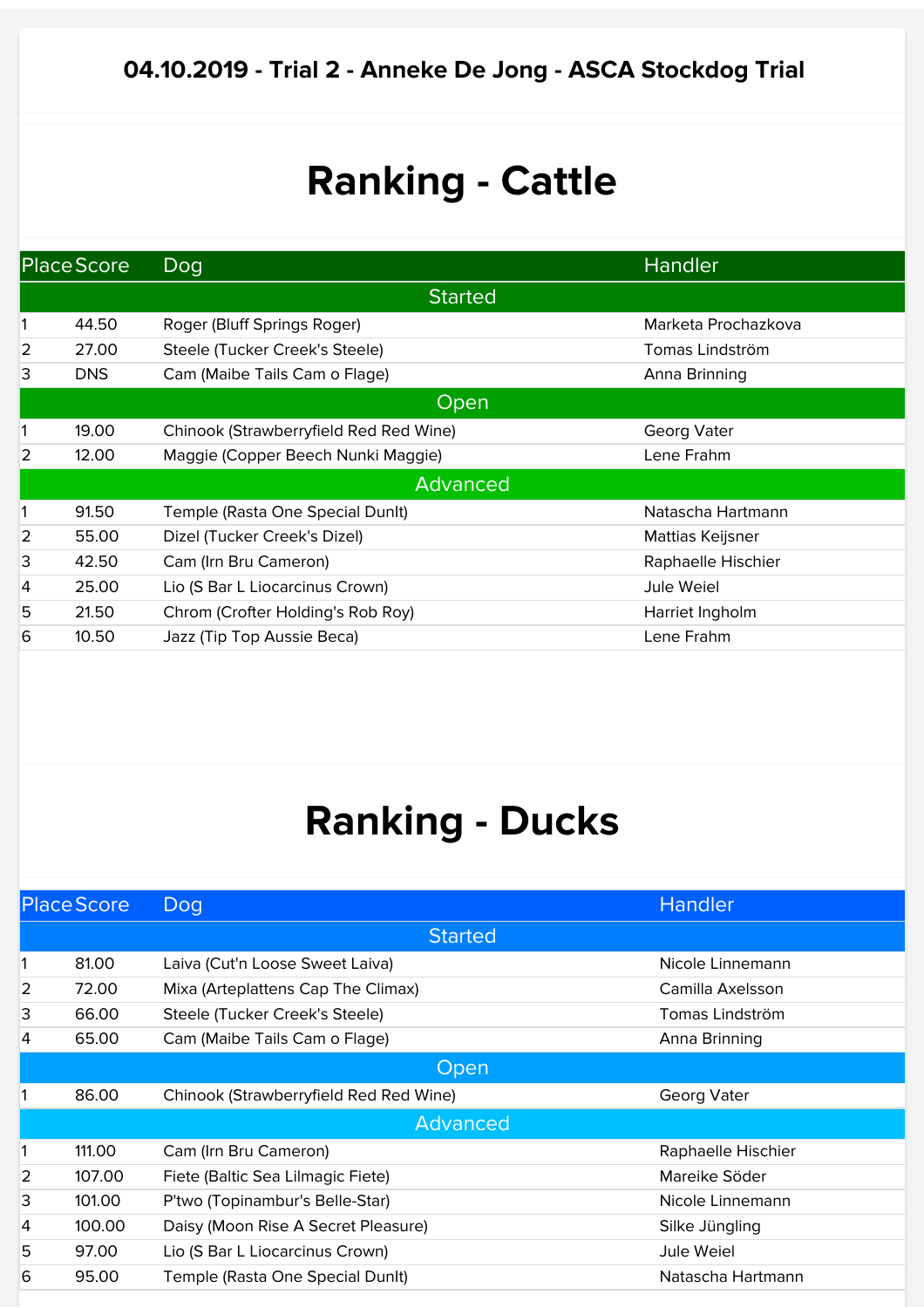|                | <b>Place Score</b> | Dog                                    | Handler             |  |
|----------------|--------------------|----------------------------------------|---------------------|--|
|                |                    | <b>Started</b>                         |                     |  |
| 1              | 91.00              | Cole (Rasta Dunit Right)               | Sandra Jürgensmeier |  |
| 2              | 82.00              | Steele (Tucker Creek's Steele)         | Tomas Lindström     |  |
| 3              | 81.00              | Laiva (Cut'n Loose Sweet Laiva)        | Nicole Linnemann    |  |
| 4              | 73.00              | Mixa (Arteplattens Cap The Climax)     | Camilla Axelsson    |  |
| 5              | 55.00              | Cam (Maibe Tails Cam o Flage)          | Anna Brinning       |  |
|                |                    | Open                                   |                     |  |
| 1              | 109.00             | Chinook (Strawberryfield Red Red Wine) | Georg Vater         |  |
| $\overline{2}$ | 43.00              | Maggie (Copper Beech Nunki Maggie)     | Lene Frahm          |  |
|                | Advanced           |                                        |                     |  |
| 1              | 108.00             | Lio (S Bar L Liocarcinus Crown)        | Jule Weiel          |  |
| 2              | 106.00             | Temple (Rasta One Special Dunit)       | Natascha Hartmann   |  |
| 3              | 104.00             | Cam (Irn Bru Cameron)                  | Raphaelle Hischier  |  |
| 4              | 104.00             | Roger (Bluff Springs Roger)            | Marketa Prochazkova |  |
| 5              | 99.00              | Daisy (Moon Rise A Secret Pleasure)    | Silke Jüngling      |  |
| 6              | 44.50              | P'two (Topinambur's Belle-Star)        | Nicole Linnemann    |  |
|                |                    |                                        |                     |  |

| Award                    | Dog.                                   | Handler             |
|--------------------------|----------------------------------------|---------------------|
| <b>HIT</b><br>Started    | Cole (Rasta Dunit Right)               | Sandra Jürgensmeier |
| <b>HIT Open</b>          | Chinook (Strawberryfield Red Red Wine) | Georg Vater         |
| <b>HIT</b><br>Advanced   | Cam (Irn Bru Cameron)                  | Raphaelle Hischier  |
| <b>HIT OB</b><br>Started | No qualifing result                    |                     |
| HIT OB<br>Open/Adv       | Fiete (Baltic Sea Lilmagic Fiete)      | Mareike Söder       |
|                          |                                        |                     |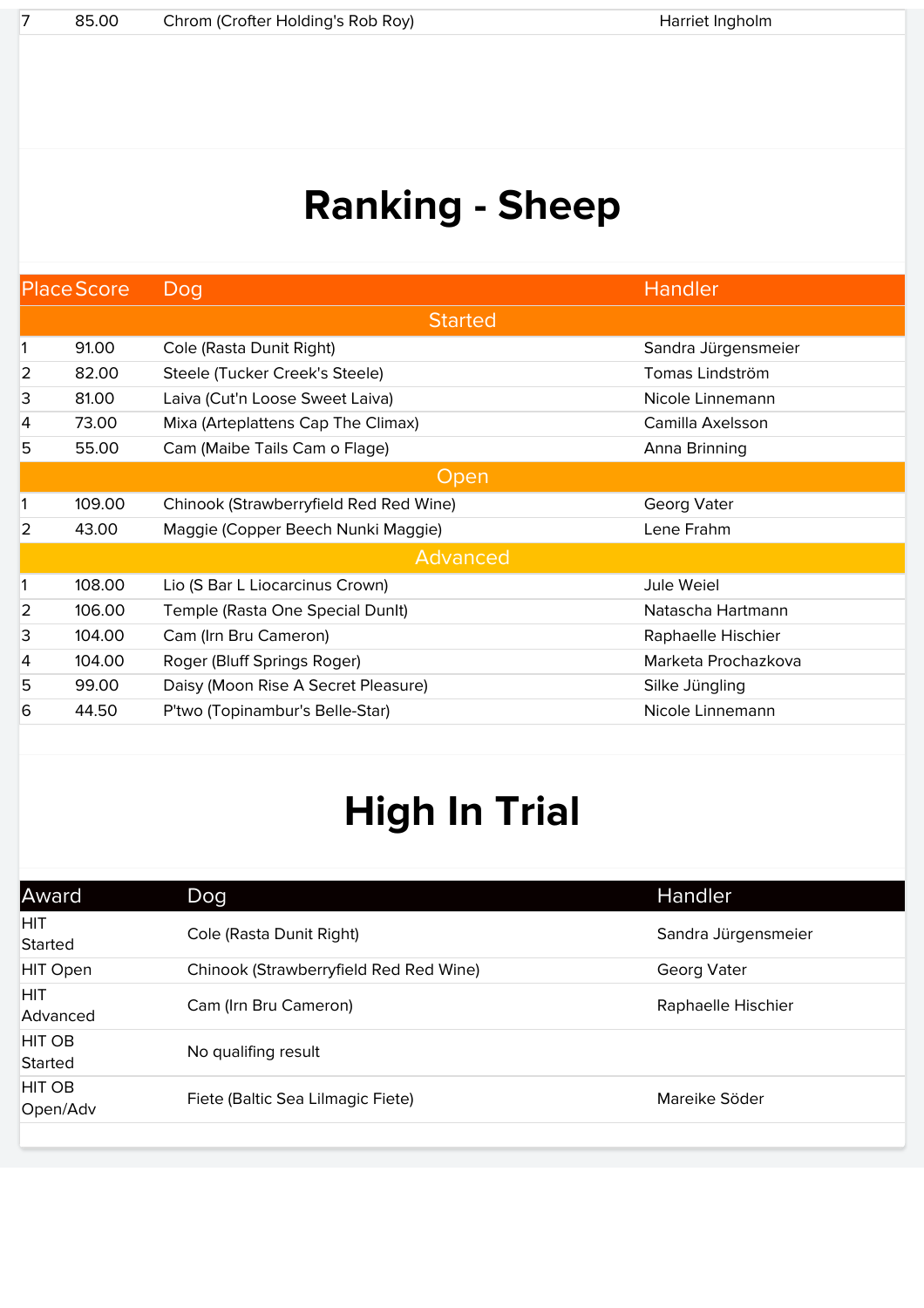|                | Place Score | Dog                                    | Handler            |  |  |
|----------------|-------------|----------------------------------------|--------------------|--|--|
|                |             | <b>Started</b>                         |                    |  |  |
|                | 69.00       | Steele (Tucker Creek's Steele)         | Tomas Lindström    |  |  |
| 2              | 63.00       | Cam (Maibe Tails Cam o Flage)          | Anna Brinning      |  |  |
| 3              | 34.00       | Mixa (Arteplattens Cap The Climax)     | Camilla Axelsson   |  |  |
|                |             | Open                                   |                    |  |  |
| 1              | 88.00       | Maggie (Copper Beech Nunki Maggie)     | Lene Frahm         |  |  |
| $\overline{2}$ | 84.00       | Nico (Nordland's Nis Puk)              | Mareike Söder      |  |  |
| 3              | 34.00       | Loppan (Windedos Feelin' Happy Loppan) | Lena Stangvik      |  |  |
|                | Advanced    |                                        |                    |  |  |
| 1              | 111.00      | Cam (Irn Bru Cameron)                  | Raphaelle Hischier |  |  |
| 2              | 88.00       | Freddi (Two Coasts' Fredda)            | Jule Weiel         |  |  |
| 3              | 84.00       | Jazz (Tip Top Aussie Beca)             | Lene Frahm         |  |  |
| 4              | 58.00       | Temple (Rasta One Special Dunit)       | Natascha Hartmann  |  |  |
| 5              | 46.00       | Chrom (Crofter Holding's Rob Roy)      | Harriet Ingholm    |  |  |
| 6              | 35.00       | Naava (Ardiente Flor De Jazmin)        | Niina Rissanen     |  |  |

|   | <b>Place Score</b> | Dog                                    | Handler            |  |  |
|---|--------------------|----------------------------------------|--------------------|--|--|
|   |                    | <b>Started</b>                         |                    |  |  |
|   | 85.00              | Laiva (Cut'n Loose Sweet Laiva)        | Nicole Linnemann   |  |  |
| 2 | 67.00              | Cam (Maibe Tails Cam o Flage)          | Anna Brinning      |  |  |
|   | Open               |                                        |                    |  |  |
|   | 91.00              | Nico (Nordland's Nis Puk)              | Mareike Söder      |  |  |
| 2 | 80.00              | Chinook (Strawberryfield Red Red Wine) | Georg Vater        |  |  |
| 3 | 78.00              | Steele (Tucker Creek's Steele)         | Tomas Lindström    |  |  |
| 4 | <b>HCT</b>         | Mixa (Arteplattens Cap The Climax)     | Camilla Axelsson   |  |  |
|   | Advanced           |                                        |                    |  |  |
|   | 105.00             | Cam (Irn Bru Cameron)                  | Raphaelle Hischier |  |  |
| 2 | 99.00              | Temple (Rasta One Special Dunit)       | Natascha Hartmann  |  |  |
| 3 | 94.00              | Daisy (Moon Rise A Secret Pleasure)    | Silke Jüngling     |  |  |
| 4 | 94.00              | Fiete (Baltic Sea Lilmagic Fiete)      | Mareike Söder      |  |  |
|   |                    |                                        |                    |  |  |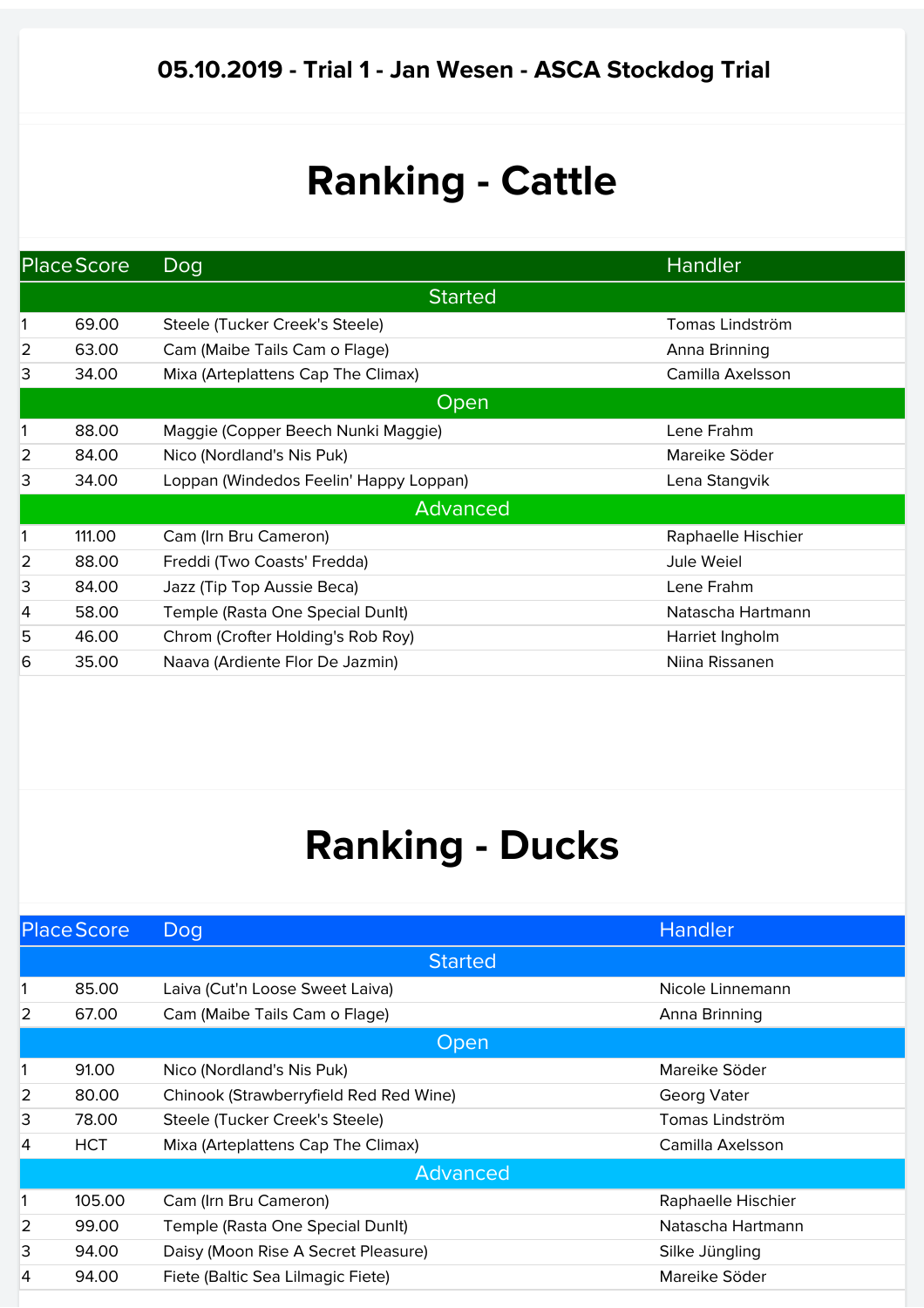| - 5 | 82.00 | P'two (Topinambur's Belle-Star)   | Nicole Linnemann |
|-----|-------|-----------------------------------|------------------|
|     | 73.00 | Chrom (Crofter Holding's Rob Roy) | Harriet Ingholm  |

| <b>Place Score</b> |        | Dog                                    | Handler                |
|--------------------|--------|----------------------------------------|------------------------|
|                    |        | <b>Started</b>                         |                        |
| 1                  | 86.00  | Laiva (Cut'n Loose Sweet Laiva)        | Nicole Linnemann       |
| $\overline{2}$     | 83.00  | Wyatt (Unique Soul Beau Wyatt)         | Sonja Fürst            |
| 3                  | 79.00  | Mixa (Arteplattens Cap The Climax)     | Camilla Axelsson       |
| 4                  | 76.00  | Mojo (Milo)                            | Dicte Gammelgard       |
| 5                  | 73.00  | Rico (Max)                             | Dicte Gammelgard       |
| 6                  | 72.00  | Eike (Camagis Eike)                    | Finn Moeller Gregersen |
| 7                  | 71.00  | Cam (Maibe Tails Cam o Flage)          | Anna Brinning          |
| 8                  | 69.00  | Cole (Rasta Dunit Right)               | Sandra Jürgensmeier    |
|                    |        | <b>Open</b>                            |                        |
| 1                  | 102.00 | Nico (Nordland's Nis Puk)              | Mareike Söder          |
| 2                  | 92.00  | Steele (Tucker Creek's Steele)         | Tomas Lindström        |
| 3                  | 85.00  | Chinook (Strawberryfield Red Red Wine) | Georg Vater            |
|                    |        | Advanced                               |                        |
| $\mathbf{1}$       | 114.00 | Temple (Rasta One Special Dunlt)       | Natascha Hartmann      |
| $\overline{2}$     | 111.00 | Cam (Irn Bru Cameron)                  | Raphaelle Hischier     |
| 3                  | 96.00  | Loppan (Windedos Feelin' Happy Loppan) | Lena Stangvik          |
| 4                  | 91.00  | Daisy (Moon Rise A Secret Pleasure)    | Silke Jüngling         |
| 5                  | 39.50  | Maggie (Copper Beech Nunki Maggie)     | Lene Frahm             |

| Award                     | Dog                               | Handler           |
|---------------------------|-----------------------------------|-------------------|
| <b>HIT</b><br>Started     | Laiva (Cut'n Loose Sweet Laiva)   | Nicole Linnemann  |
| <b>HIT Open</b>           | Nico (Nordland's Nis Puk)         | Mareike Söder*    |
| <b>HIT</b><br>Advanced    | Temple (Rasta One Special Dunit)  | Natascha Hartmann |
| <b>HIT OB</b><br>Started  | Wyatt (Unique Soul Beau Wyatt)    | Sonja Fürst       |
| <b>HIT OB</b><br>Open/Adv | Fiete (Baltic Sea Lilmagic Fiete) | Mareike Söder     |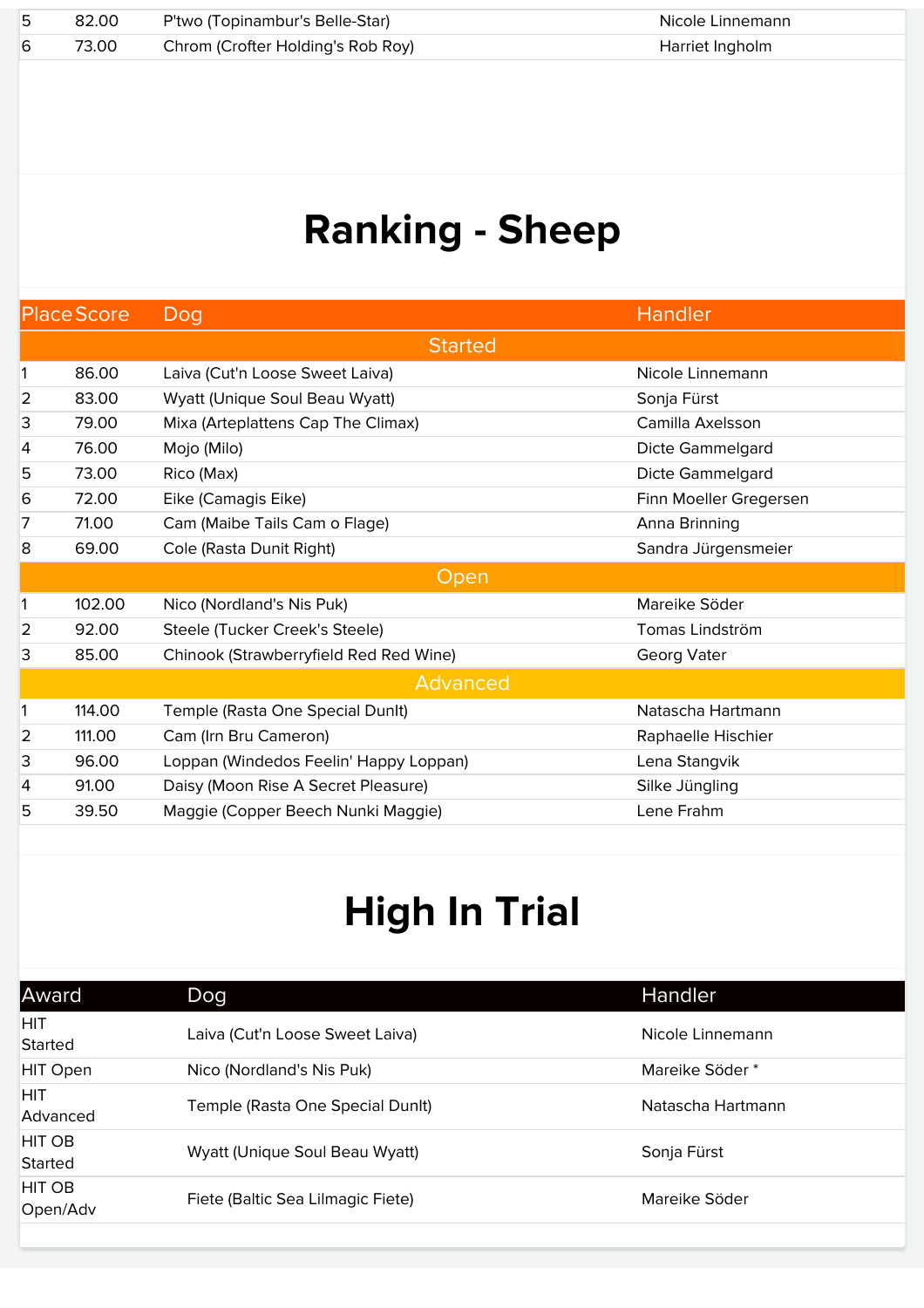| Place Score    |       | Dog                                | Handler            |  |  |
|----------------|-------|------------------------------------|--------------------|--|--|
|                |       | <b>Started</b>                     |                    |  |  |
| 1              | 69.00 | Steele (Tucker Creek's Steele)     | Tomas Lindström    |  |  |
| $\overline{2}$ | 37.00 | Mixa (Arteplattens Cap The Climax) | Camilla Axelsson   |  |  |
| 3              | 26.00 | Cam (Maibe Tails Cam o Flage)      | Anna Brinning      |  |  |
|                | Open  |                                    |                    |  |  |
| 1              | 32.50 | Maggie (Copper Beech Nunki Maggie) | Lene Frahm         |  |  |
|                |       | Advanced                           |                    |  |  |
| 1              | 89.00 | Temple (Rasta One Special Dunit)   | Natascha Hartmann  |  |  |
| $\overline{2}$ | 83.00 | Dizel (Tucker Creek's Dizel)       | Mattias Keijsner   |  |  |
| 3              | 70.00 | Freddi (Two Coasts' Fredda)        | Jule Weiel         |  |  |
| $\overline{4}$ | 60.00 | Cam (Irn Bru Cameron)              | Raphaelle Hischier |  |  |
| 5              | 40.00 | Naava (Ardiente Flor De Jazmin)    | Niina Rissanen     |  |  |
| 6              | 30.00 | Chrom (Crofter Holding's Rob Roy)  | Harriet Ingholm    |  |  |
| 7              | 19.50 | Jazz (Tip Top Aussie Beca)         | Lene Frahm         |  |  |

|   | <b>Place Score</b> | Dog                                | <b>Handler</b>     |
|---|--------------------|------------------------------------|--------------------|
|   |                    | <b>Started</b>                     |                    |
|   | 84.00              | Steele (Tucker Creek's Steele)     | Tomas Lindström    |
| 2 | 75.00              | Jet (Chuckanut Irn Bru Jet)        | Raphaelle Hischier |
| 3 | 55.00              | Cam (Maibe Tails Cam o Flage)      | Anna Brinning      |
|   |                    | Open                               |                    |
|   | 93.00              | Mixa (Arteplattens Cap The Climax) | Camilla Axelsson   |
| 2 | 87.00              | Maggie (Copper Beech Nunki Maggie) | Lene Frahm         |
|   |                    | Advanced                           |                    |
|   | 108.00             | Cam (Irn Bru Cameron)              | Raphaelle Hischier |
| 2 | 107.00             | Lio (S Bar L Liocarcinus Crown)    | Jule Weiel         |
| 3 | 102.00             | Dizel (Tucker Creek's Dizel)       | Mattias Keijsner   |
| 4 | 100.00             | Fiete (Baltic Sea Lilmagic Fiete)  | Mareike Söder      |
| 5 | 97.00              | Freddi (Two Coasts' Fredda)        | Jule Weiel         |
| 6 | 94.00              | Temple (Rasta One Special Dunit)   | Natascha Hartmann  |
|   |                    |                                    |                    |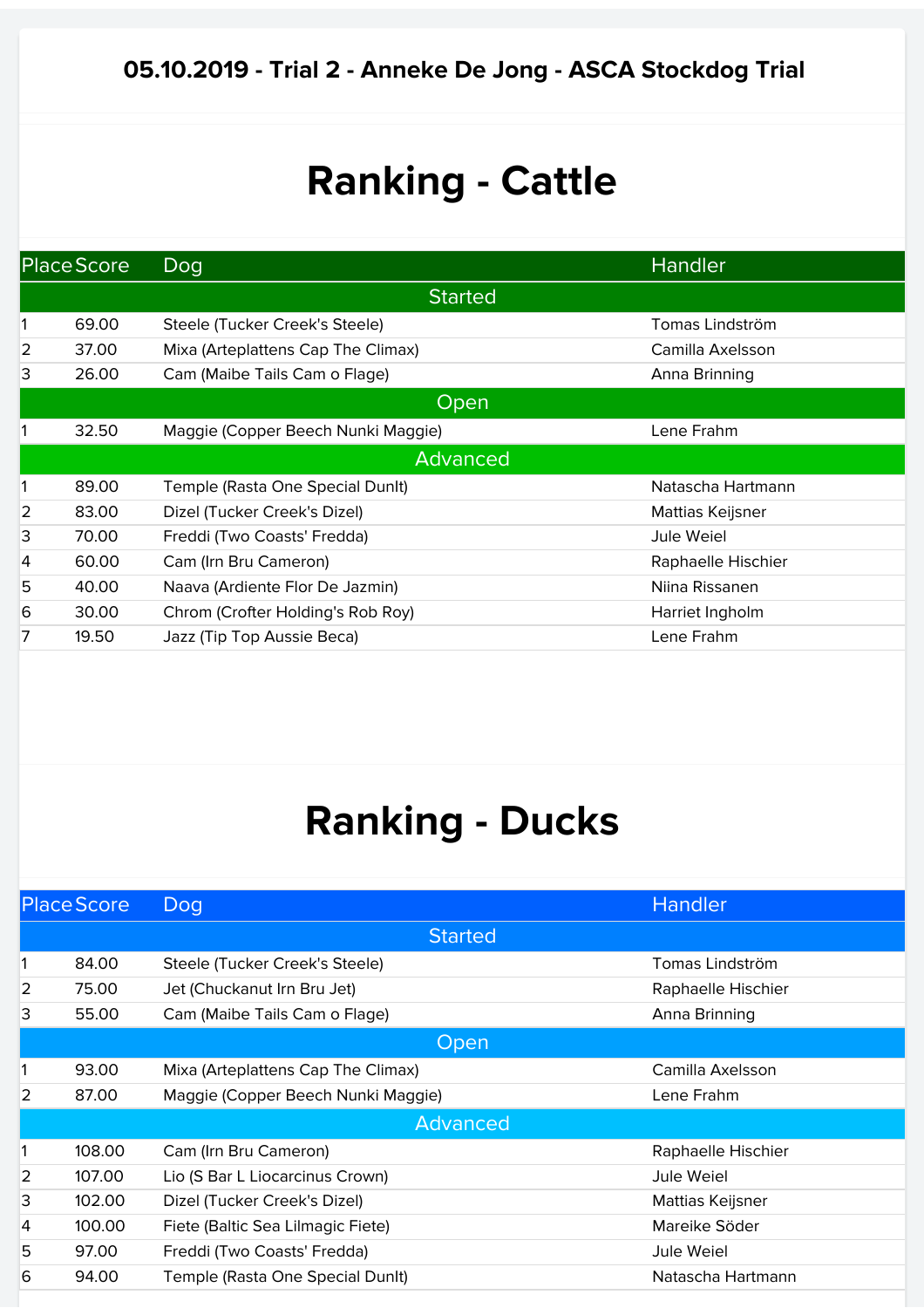| <b>Place Score</b> |                | Dog                                    | <b>Handler</b>         |  |  |  |
|--------------------|----------------|----------------------------------------|------------------------|--|--|--|
|                    | <b>Started</b> |                                        |                        |  |  |  |
| 1                  | 92.00          | Jet (Chuckanut Irn Bru Jet)            | Raphaelle Hischier     |  |  |  |
| 2                  | 88.00          | Mixa (Arteplattens Cap The Climax)     | Camilla Axelsson       |  |  |  |
| 3                  | 87.00          | Cole (Rasta Dunit Right)               | Sandra Jürgensmeier    |  |  |  |
| 4                  | 81.00          | Rico (Max)                             | Dicte Gammelgard       |  |  |  |
| 5                  | 75.00          | Lux (Borders At Work Lux)              | Patricia-Elena Sachau  |  |  |  |
| 6                  | 75.00          | Mojo (Milo)                            | Dicte Gammelgard       |  |  |  |
| 7                  | 70.00          | Eike (Camagis Eike)                    | Finn Moeller Gregersen |  |  |  |
| 8                  | 70.00          | Cam (Maibe Tails Cam o Flage)          | Anna Brinning          |  |  |  |
|                    |                | Open                                   |                        |  |  |  |
| 1                  | 129.00         | Freddi (Two Coasts' Fredda)            | Freda Weiel            |  |  |  |
| $\overline{2}$     | 112.00         | Steele (Tucker Creek's Steele)         | Tomas Lindström        |  |  |  |
| 3                  | 103.00         | Chinook (Strawberryfield Red Red Wine) | Georg Vater            |  |  |  |
|                    |                | Advanced                               |                        |  |  |  |
| 1                  | 113.00         | Loppan (Windedos Feelin' Happy Loppan) | Lena Stangvik          |  |  |  |
| $\overline{2}$     | 113.00         | Cam (Irn Bru Cameron)                  | Raphaelle Hischier     |  |  |  |
| 3                  | 112.00         | Dizel (Tucker Creek's Dizel)           | Mattias Keijsner       |  |  |  |
| 4                  | 111.00         | Temple (Rasta One Special Dunit)       | Natascha Hartmann      |  |  |  |
| 5                  | 89.00          | Daisy (Moon Rise A Secret Pleasure)    | Silke Jüngling         |  |  |  |

| Award                         | Dog                                    | Handler                   |
|-------------------------------|----------------------------------------|---------------------------|
| <b>HIT</b><br>Started         | Jet (Chuckanut Irn Bru Jet)            | Raphaelle Hischier        |
| <b>HIT Open</b>               | Freddi (Two Coasts' Fredda)            | Freda Weiel*              |
| <b>HIT</b><br>Advanced        | Loppan (Windedos Feelin' Happy Loppan) | Lena Stangvik             |
| <b>HIT</b><br><b>Advanced</b> | Cam (Irn Bru Cameron)                  | <b>Raphaelle Hischier</b> |
| HIT OB<br>Started             | Rico (Max)                             | Dicte Gammelgard          |
| <b>HIT OB</b><br>Open/Adv     | Fiete (Baltic Sea Lilmagic Fiete)      | Mareike Söder             |
|                               |                                        |                           |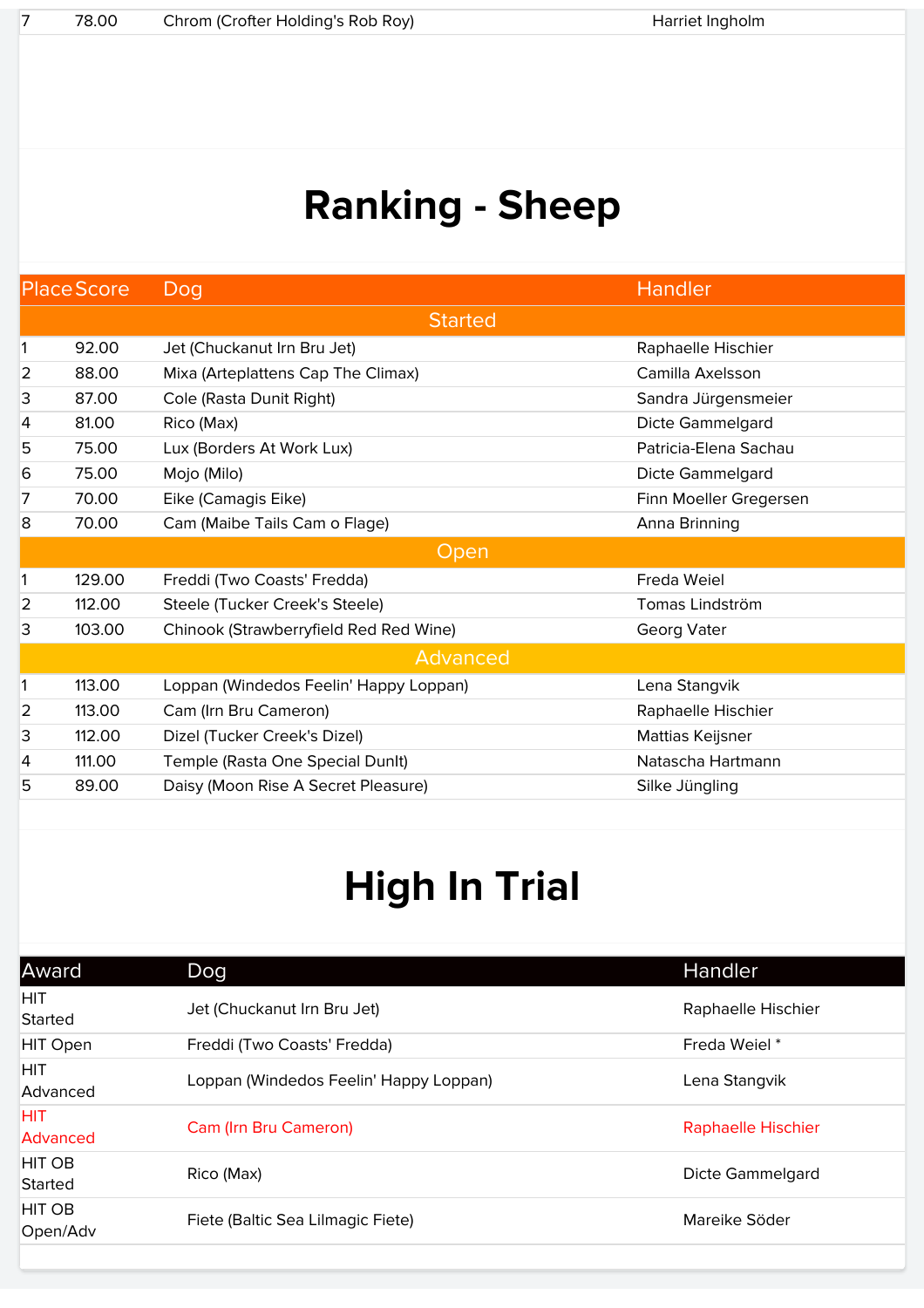| Place Score |            | Dog                                    | <b>Handler</b>     |
|-------------|------------|----------------------------------------|--------------------|
|             |            | <b>Started</b>                         |                    |
|             | <b>HCT</b> | Mixa (Arteplattens Cap The Climax)     | Camilla Axelsson   |
|             |            | Open                                   |                    |
|             | 44.00      | Chinook (Strawberryfield Red Red Wine) | Georg Vater        |
|             |            | <b>Advanced</b>                        |                    |
|             | 114.00     | Temple (Rasta One Special Dunit)       | Natascha Hartmann  |
| 2           | 67.00      | Dizel (Tucker Creek's Dizel)           | Mattias Keijsner   |
| 3           | 66.00      | Cam (Irn Bru Cameron)                  | Raphaelle Hischier |
| 4           | 51.00      | Naava (Ardiente Flor De Jazmin)        | Niina Rissanen     |
|             |            |                                        |                    |

| <b>Place Score</b> |            | Dog                                         | Handler            |
|--------------------|------------|---------------------------------------------|--------------------|
|                    |            | <b>Started</b>                              |                    |
| 1                  | 93.00      | Cam (Maibe Tails Cam o Flage)               | Anna Brinning      |
| 2                  | 76.00      | Aroona (Twin Falls Creek Aroona)            | Sabine Prehl       |
| 3                  | 70.00      | Wyatt (Unique Soul Beau Wyatt)              | Sonja Fürst        |
|                    |            | Open                                        |                    |
| 1                  | 79.00      | Mixa (Arteplattens Cap The Climax)          | Camilla Axelsson   |
|                    |            | Advanced                                    |                    |
| 1                  | 110.00     | Dizel (Tucker Creek's Dizel)                | Mattias Keijsner   |
| $\overline{2}$     | 104.00     | Temple (Rasta One Special Dunit)            | Natascha Hartmann  |
| 3                  | 103.00     | Cam (Irn Bru Cameron)                       | Raphaelle Hischier |
| 4                  | 97.00      | Fiete (Baltic Sea Lilmagic Fiete)           | Mareike Söder      |
| 5                  | 96.00      | Lio (S Bar L Liocarcinus Crown)             | Jule Weiel         |
| 6                  | 90.00      | Daisy (Moon Rise A Secret Pleasure)         | Silke Jüngling     |
| 7                  | 50.00      | Shawnee (Spirit of Cochise Drovers Shawnee) | Sabine Prehl       |
| 8                  | <b>JCT</b> | Indy (Spirit of Cochise Graceful Indira)    | Sabine Prehl       |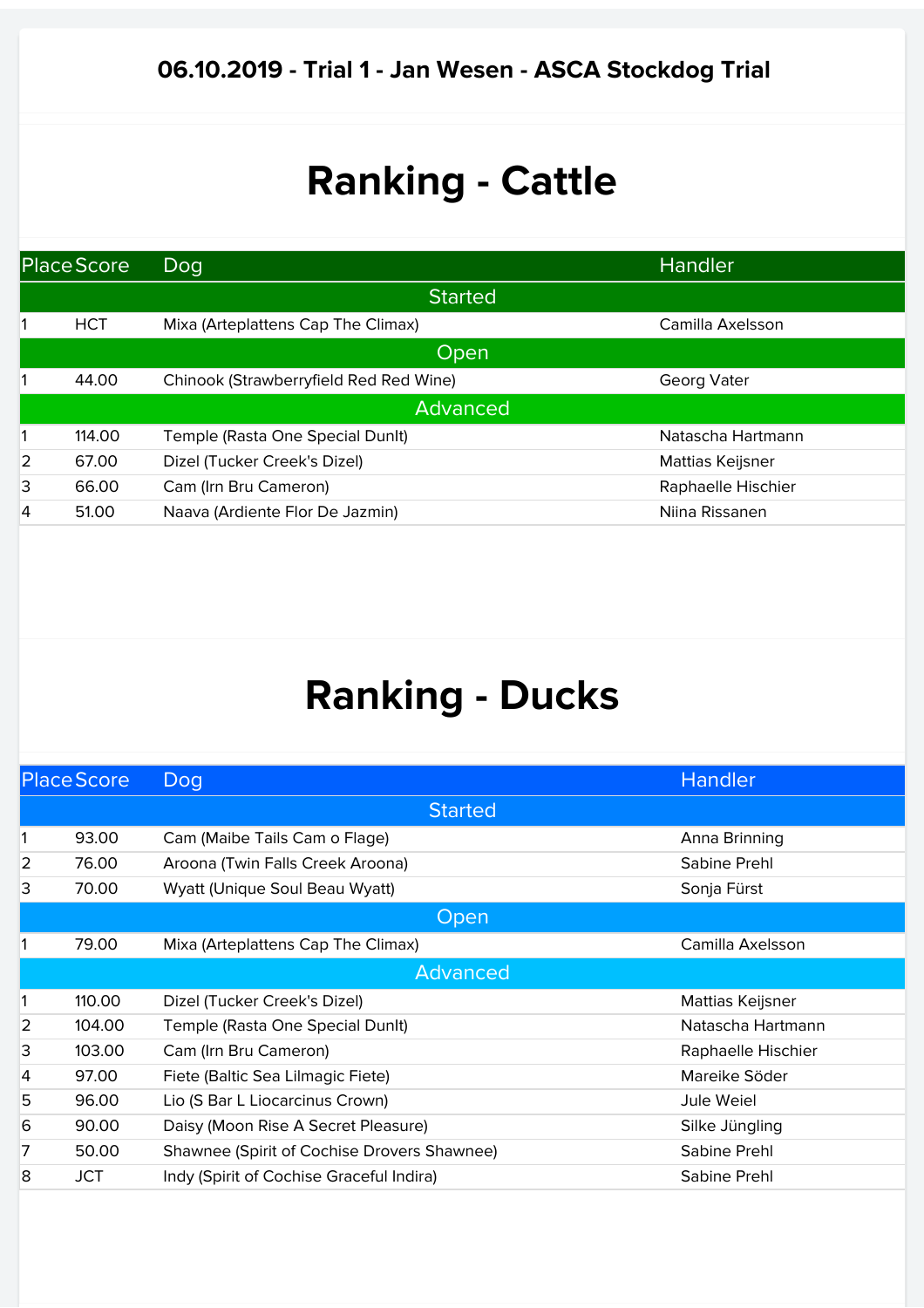|   | <b>Place Score</b> | Dog                                    | <b>Handler</b>         |  |  |  |
|---|--------------------|----------------------------------------|------------------------|--|--|--|
|   | <b>Started</b>     |                                        |                        |  |  |  |
| 1 | 84.00              | Cam (Maibe Tails Cam o Flage)          | Anna Brinning          |  |  |  |
| 2 | 83.00              | Rico (Max)                             | Dicte Gammelgard       |  |  |  |
| 3 | 83.00              | Cole (Rasta Dunit Right)               | Sandra Jürgensmeier    |  |  |  |
| 4 | 79.00              | Eike (Camagis Eike)                    | Finn Moeller Gregersen |  |  |  |
| 5 | 78.00              | Jet (Chuckanut Irn Bru Jet)            | Raphaelle Hischier     |  |  |  |
| 6 | 77.00              | Pete (SHR Booker)                      | Levke Vollersen        |  |  |  |
| 7 | 69.00              | Mojo (Milo)                            | Dicte Gammelgard       |  |  |  |
|   |                    | Open                                   |                        |  |  |  |
| 1 | 90.00              | Chinook (Strawberryfield Red Red Wine) | Georg Vater            |  |  |  |
| 2 | 86.00              | Mixa (Arteplattens Cap The Climax)     | Camilla Axelsson       |  |  |  |
|   |                    | Advanced                               |                        |  |  |  |
| 1 | 117.00             | Temple (Rasta One Special Dunlt)       | Natascha Hartmann      |  |  |  |
| 2 | 116.00             | Cam (Irn Bru Cameron)                  | Raphaelle Hischier     |  |  |  |
| 3 | 110.00             | Dizel (Tucker Creek's Dizel)           | Mattias Keijsner       |  |  |  |
| 4 | 102.00             | Lio (S Bar L Liocarcinus Crown)        | Jule Weiel             |  |  |  |
| 5 | 98.00              | Freddi (Two Coasts' Fredda)            | <b>Jule Weiel</b>      |  |  |  |
| 6 | 93.00              | Daisy (Moon Rise A Secret Pleasure)    | Silke Jüngling         |  |  |  |
| 7 | 93.00              | Loppan (Windedos Feelin' Happy Loppan) | Lena Stangvik          |  |  |  |
|   |                    |                                        |                        |  |  |  |

| Award                           | Dog                                    | Handler             |
|---------------------------------|----------------------------------------|---------------------|
| <b>HIT</b><br>Started           | Cole (Rasta Dunit Right)               | Sandra Jürgensmeier |
| <b>HIT Open</b>                 | Chinook (Strawberryfield Red Red Wine) | Georg Vater         |
| <b>HIT</b><br>Advanced          | Temple (Rasta One Special Dunit)       | Natascha Hartmann   |
| <b>HIT OB</b><br><b>Started</b> | Cam (Maibe Tails Cam o Flage)          | Anna Brinning       |
| <b>HIT OB</b><br>Open/Adv       | Fiete (Baltic Sea Lilmagic Fiete)      | Mareike Söder       |
|                                 |                                        |                     |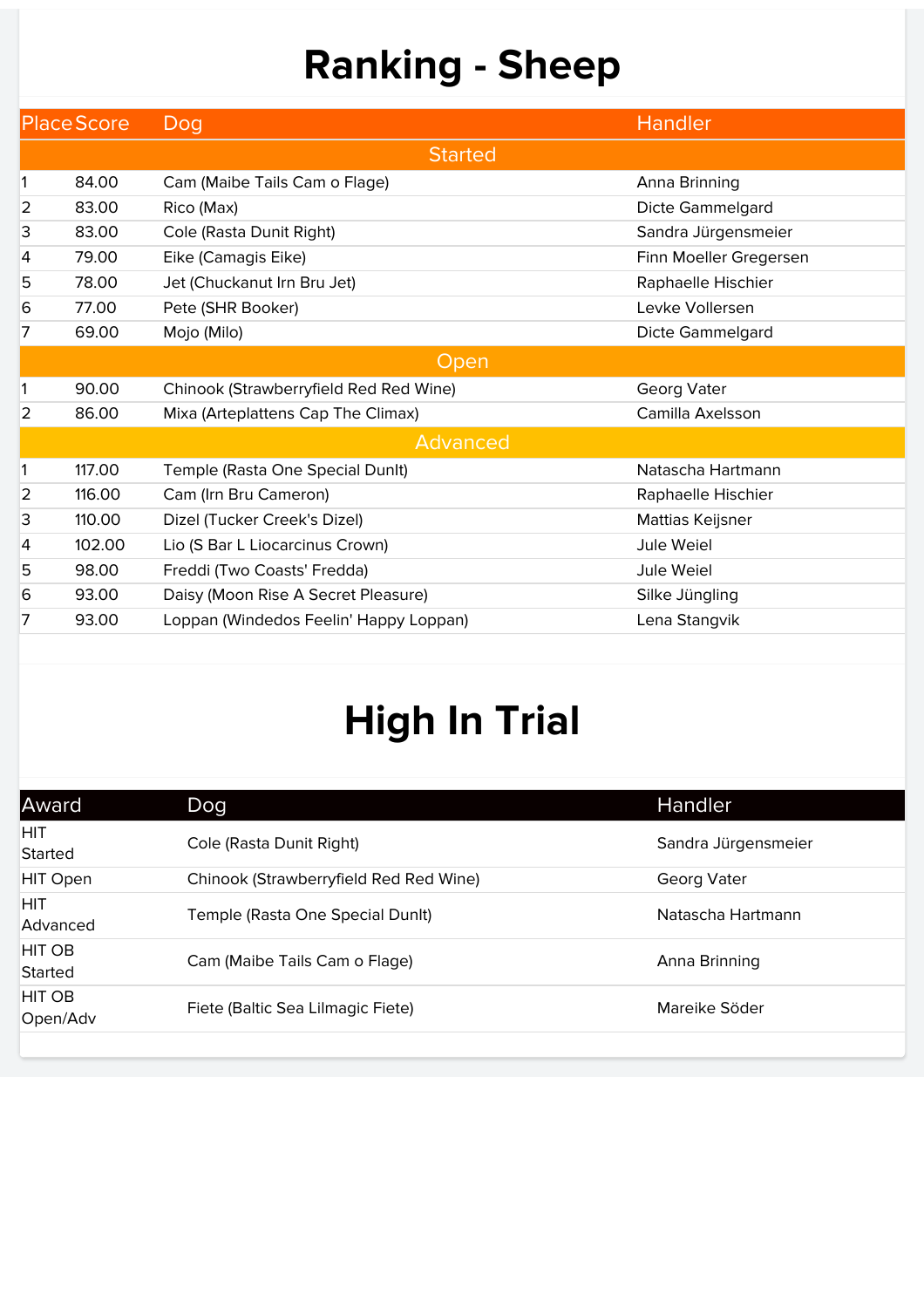| Place Score ,  |       | Dog                              | Handler            |
|----------------|-------|----------------------------------|--------------------|
|                |       | <b>Open</b>                      |                    |
|                | 27.00 | Nico (Nordland's Nis Puk)        | Mareike Söder      |
|                |       | Advanced                         |                    |
|                | 88.00 | Temple (Rasta One Special Dunit) | Natascha Hartmann  |
| $\overline{2}$ | 88.00 | Dizel (Tucker Creek's Dizel)     | Mattias Keijsner   |
| 3              | 81.50 | Cam (Irn Bru Cameron)            | Raphaelle Hischier |
| 4              | 27.00 | Naava (Ardiente Flor De Jazmin)  | Niina Rissanen     |

| <b>Started</b><br>83.00<br>Cam (Maibe Tails Cam o Flage)<br>Anna Brinning<br>2<br>70.00<br>Aroona (Twin Falls Creek Aroona)<br>Sabine Prehl<br>3<br>60.00<br>Wyatt (Unique Soul Beau Wyatt)<br>Sonja Fürst<br>Open<br>90.00<br>Chinook (Strawberryfield Red Red Wine)<br>Georg Vater<br>2<br>80.00<br>Camilla Axelsson<br>Mixa (Arteplattens Cap The Climax)<br>3<br>78.00<br>Nico (Nordland's Nis Puk)<br>Mareike Söder<br>Advanced<br>114.00<br>Cam (Irn Bru Cameron)<br>Raphaelle Hischier<br>2<br>106.00<br>Natascha Hartmann<br>Temple (Rasta One Special Dunit)<br>3<br>89.00<br>Daisy (Moon Rise A Secret Pleasure)<br>Silke Jüngling<br>75.00<br>Indy (Spirit of Cochise Graceful Indira)<br>Sabine Prehl<br>4<br>5<br>64.00<br>Shawnee (Spirit of Cochise Drovers Shawnee)<br>Sabine Prehl | <b>Place Score</b> |  | Dog | Handler |  |  |
|-----------------------------------------------------------------------------------------------------------------------------------------------------------------------------------------------------------------------------------------------------------------------------------------------------------------------------------------------------------------------------------------------------------------------------------------------------------------------------------------------------------------------------------------------------------------------------------------------------------------------------------------------------------------------------------------------------------------------------------------------------------------------------------------------------|--------------------|--|-----|---------|--|--|
|                                                                                                                                                                                                                                                                                                                                                                                                                                                                                                                                                                                                                                                                                                                                                                                                     |                    |  |     |         |  |  |
|                                                                                                                                                                                                                                                                                                                                                                                                                                                                                                                                                                                                                                                                                                                                                                                                     |                    |  |     |         |  |  |
|                                                                                                                                                                                                                                                                                                                                                                                                                                                                                                                                                                                                                                                                                                                                                                                                     |                    |  |     |         |  |  |
|                                                                                                                                                                                                                                                                                                                                                                                                                                                                                                                                                                                                                                                                                                                                                                                                     |                    |  |     |         |  |  |
|                                                                                                                                                                                                                                                                                                                                                                                                                                                                                                                                                                                                                                                                                                                                                                                                     |                    |  |     |         |  |  |
|                                                                                                                                                                                                                                                                                                                                                                                                                                                                                                                                                                                                                                                                                                                                                                                                     |                    |  |     |         |  |  |
|                                                                                                                                                                                                                                                                                                                                                                                                                                                                                                                                                                                                                                                                                                                                                                                                     |                    |  |     |         |  |  |
|                                                                                                                                                                                                                                                                                                                                                                                                                                                                                                                                                                                                                                                                                                                                                                                                     |                    |  |     |         |  |  |
|                                                                                                                                                                                                                                                                                                                                                                                                                                                                                                                                                                                                                                                                                                                                                                                                     |                    |  |     |         |  |  |
|                                                                                                                                                                                                                                                                                                                                                                                                                                                                                                                                                                                                                                                                                                                                                                                                     |                    |  |     |         |  |  |
|                                                                                                                                                                                                                                                                                                                                                                                                                                                                                                                                                                                                                                                                                                                                                                                                     |                    |  |     |         |  |  |
|                                                                                                                                                                                                                                                                                                                                                                                                                                                                                                                                                                                                                                                                                                                                                                                                     |                    |  |     |         |  |  |
|                                                                                                                                                                                                                                                                                                                                                                                                                                                                                                                                                                                                                                                                                                                                                                                                     |                    |  |     |         |  |  |
|                                                                                                                                                                                                                                                                                                                                                                                                                                                                                                                                                                                                                                                                                                                                                                                                     |                    |  |     |         |  |  |